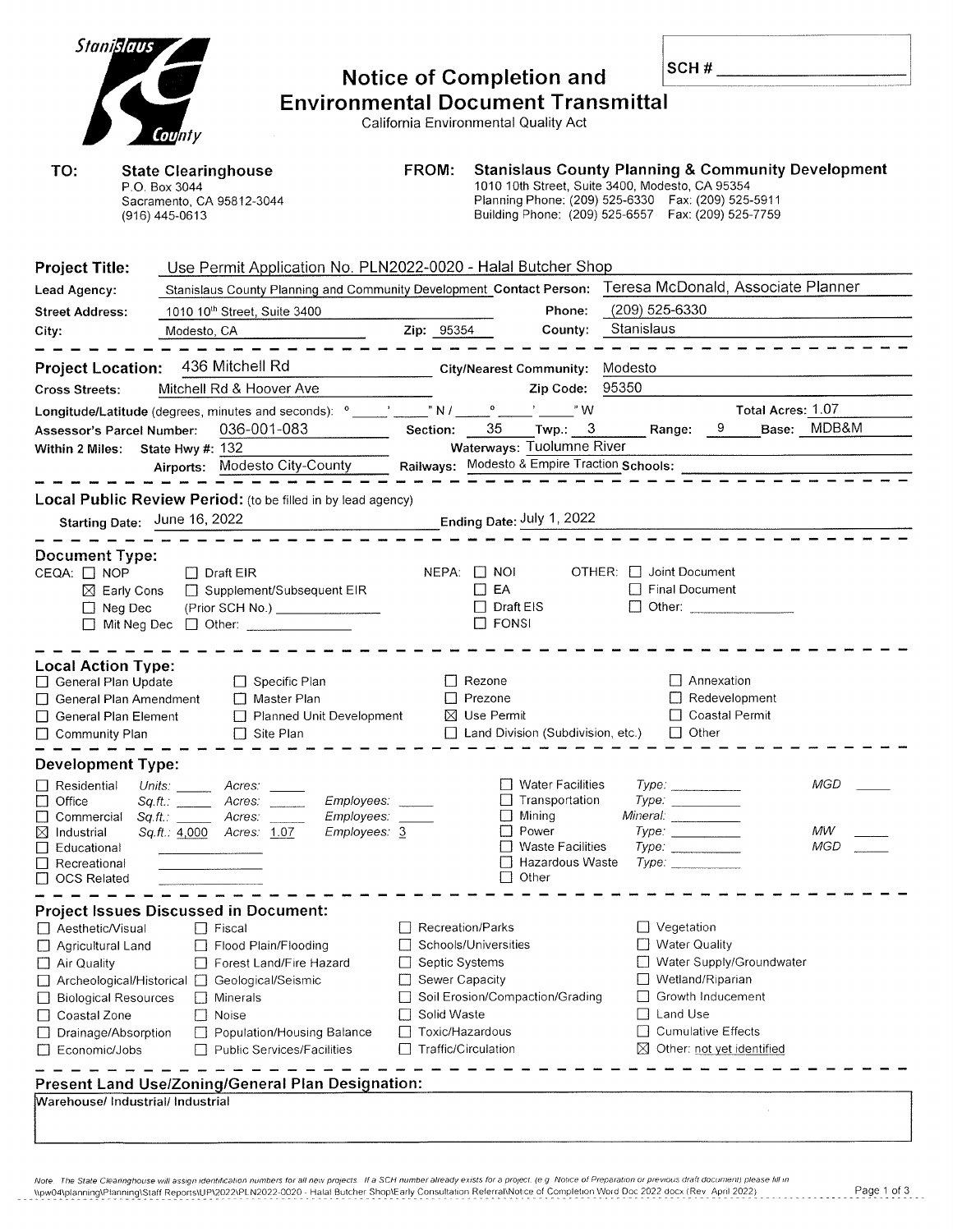## Project Description: (please use a separate page if necessary)

Request to utilize a 4,000 square-foot suite, within an existing 29,040 square-foot warehouse building, for the slaughter of chickens, lambs, and goats, on a 1.07-acre parcel in the Industrial (M) zoning district. The proposed hours of operation are seven days a week from 8:00 a.m. to 5:00 p.m. with three employees on a maximum shift. Outside of normal business hours, up to two employees may be on-site for cleaning. Additionally, the applicant proposes a maximum of<br>one daily truck trip, and up to three customers on-site at one time. the facility for employees and trucks, with one vehicle expected to be parked inside the facility on a daily basis. Live animals will be delivered between 7:00 a.m. and 11:00 a.m., approximately twice a week by truck and be kept within cages inside the building. The trucks will park inside the facility out of public view before being unloaded. Up to two goats, two lambs, and 20 live chickens are expected on-site at any one time. An estimated three chickens are expected to be slaughtered per day (excluding Fridays), not exceeding 1,000 per year. Approximately two to three goats and/or lambs may be slaughtered per week, not exceeding 130 per year. The slaughter of the animals will occur as needed depending on customer orders. Animals are anticipated to be on-site for 24 hours prior to slaughter. After the animals are slaughtered, they will be butchered into retail cuts, packaged for sale, then stored in the deli case until they are picked<br>lup by the customer. The animal waste (feathers, blood, make bone meal and other related products. Rinse water used during production will be filtered and passed through a grease interceptor before draining into<br>the sewer system. Interior tenant improvements will separate the e Equipment utilized during the slaughtering and packaging process will consist of hand tools, knives, saws, a slicer, defeathering machine, and pressure washer for cleaning and sanitization. Exhaust fans will be utilized to limit odor. Proposed signage will consist of one sign affixed to the building. The project site is served by the City of Modesto for water and sewer services and has access to County-maintained Mitchell Road via a 30-foot-wide access easement located on the adjacent parcel to the south.

## Reviewing Agencies Checklist:

Lead Agencies may recommend State Clearinghouse distribution by marking agencies below with an "X" lf you have already sent your document to the agency, please denote that agency with an "S".

Is this document subject to CCR Section 15205 - Review by State Agencies? \*  $\Box$  Yes  $\boxtimes$  No

Is this document subject to CCR Section 15206 - Projects of Statewide, Regional, or Areawide Significance? \*  $\Box$  Yes  $\boxtimes$  No

 $\boxtimes$  Does not apply (for Local Review Period Only) – By checking this box, your agency is agreeing that this document is not subject to California Code of Reguiations (CCR) Sections 15205 and/or 15206.

## Note:

- . Only select "Does not apply" if that answer to both questions above is "No"
- . lf ihe answer is "Yes" to one or both questions, this document requires State Agency Review.
- For more information on California Code of Regulations, visit: Section 15205 or Section 15206.

| Air Resources Board                       | Office of Emergency Services                               |  |  |  |  |
|-------------------------------------------|------------------------------------------------------------|--|--|--|--|
| Boating & Waterways, Department of        | Office of Historic Preservation                            |  |  |  |  |
| California Emergency Management Agency    | Office of Public School Construction                       |  |  |  |  |
| California Highway Patrol                 | Parks & Recreation, Department of                          |  |  |  |  |
| S<br>Caltrans District # 10               | Pesticide Regulation, Department of                        |  |  |  |  |
| Caltrans Division of Aeronautics          | <b>Public Utilities Commission</b>                         |  |  |  |  |
| <b>Caltrans Planning</b>                  | <b>Reclamation Board</b>                                   |  |  |  |  |
| Central Valley Flood Protection Board     | Regional WQCB #<br>-5.                                     |  |  |  |  |
| Coachella Valley Mountains Conservancy    | Resources Agency                                           |  |  |  |  |
| Coastal Commission                        | Resources Recycling and Recovery, Department of            |  |  |  |  |
| Colorado River Board Commission           | S.F. Bay Conservation & Development Commission             |  |  |  |  |
| Conservation, Department of               | San Gabriel & Lower L.A. Rivers & Mountains Conservancy    |  |  |  |  |
| Corrections, Department of                | San Joaquin River Conservancy                              |  |  |  |  |
| Delta Protection Commission               | Santa Monica Mountains Conservancy                         |  |  |  |  |
| Education, Department of                  | State Lands Commission                                     |  |  |  |  |
| <b>Energy Commission</b>                  | SWRCB: Clean Water Grants                                  |  |  |  |  |
| Fish & Game Region #<br>s                 | SWRCB: Water Quality                                       |  |  |  |  |
| Food & Agriculture, Department of         | SWRCB: Water Rights                                        |  |  |  |  |
| Forestry & Fire Protection, Department of | Tahoe Regional Planning Agency                             |  |  |  |  |
| General Services, Department of           | Toxic Substances Control, Department of                    |  |  |  |  |
| Health Services, Department of            | Water Resources, Department of                             |  |  |  |  |
| Housing & Community Development           | S Other: San Joaquin Valley Air Pollution Control District |  |  |  |  |
| Integrated Waste Management Board         | Other:                                                     |  |  |  |  |
| Native American Heritage Commission       |                                                            |  |  |  |  |